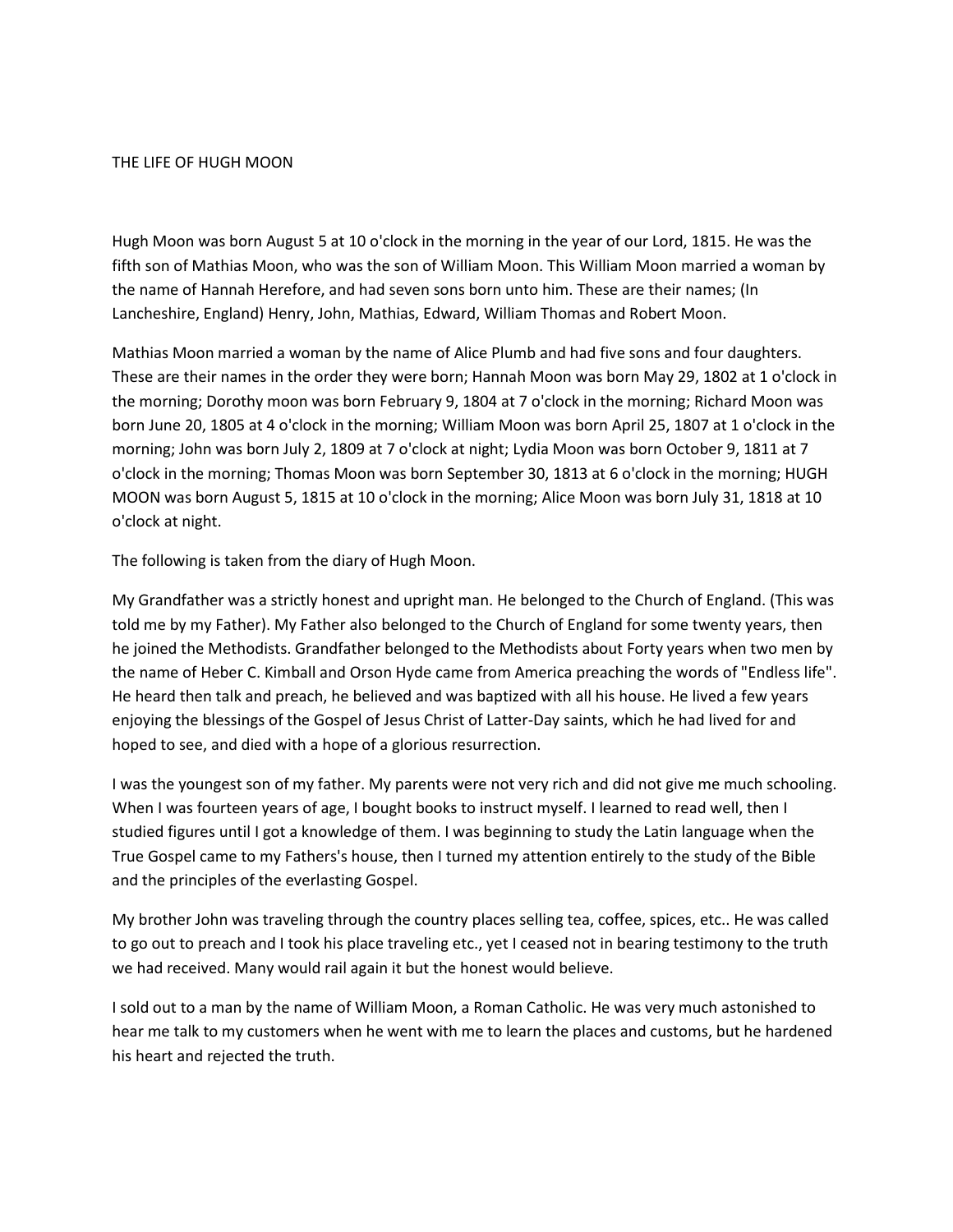When I was a boy, I worked with my father on the farm. He used to instruct me in the great many righteous principles, which were engraved on my heart in the days of my youth and which I shall never forget. May God reward him for all his diligence to teach children true principles, that is in the day when the Trumpet shall sound and awake the dead and Christ will come forth to inherit eternal life and to stand at the head of His family.

My father and mother had a custom of going to pray in secret every day at noon. They prayed every night and morning with their family. They taught their children to strictly be honest in all their dealings.

These men told us that God required all his people to gather together in the land of America, because he was about to destroy the wicked and ungodly from off the face of the earth. After the death of my father we sold all our property that we could not take with us, to start to the land of America. Brother Heber C. Kimball told me to write everything that transpired down in my journal from the time we left our homes.

We left Penworthen to go to Liverpool and take shipping for America on the 30th day of May in the year 1840.

We got all of our luggage on board that night. We brought some more provisions the day after. June 2nd we bought Richard Moon, my oldest brother, 36 yards of linen, for a tent. When we returned to the ship we found Elders Brigham Young and Heber C. Kimball aboard. They had stretched a curtain across our cabin and commenced blessing the company. They bid us walk in. They showed us a way and gave us directions about the route we should take to Commerce.

June 5th - We went out into the river about 2 o'clock.

June 6th - About 4 o'clock we were let loose in the river and set sail.

June 7th - Sunday, most of us were sick.

June 8th - We had a strong and boisterous wind.

June 9th - Some of began to get a little better.

From about this time to the 18th of June we had much sea sickness, sea sickness and flukes and a strong head wind.

June 19th - The passengers were aroused to much excitement by the sailors beating the old cook. The captain and the first and second mates were called. They laid hold of the sailor who began the fight, to put him in irons, but all the balance took sides with him. After quite a stir, they got the sailors quieted down again.

June 28th - We had a fine day, but with much sickness aboard.

July 2nd - We got to the banks of Newfoundland, saw a fishing craft, bought some fish, etc.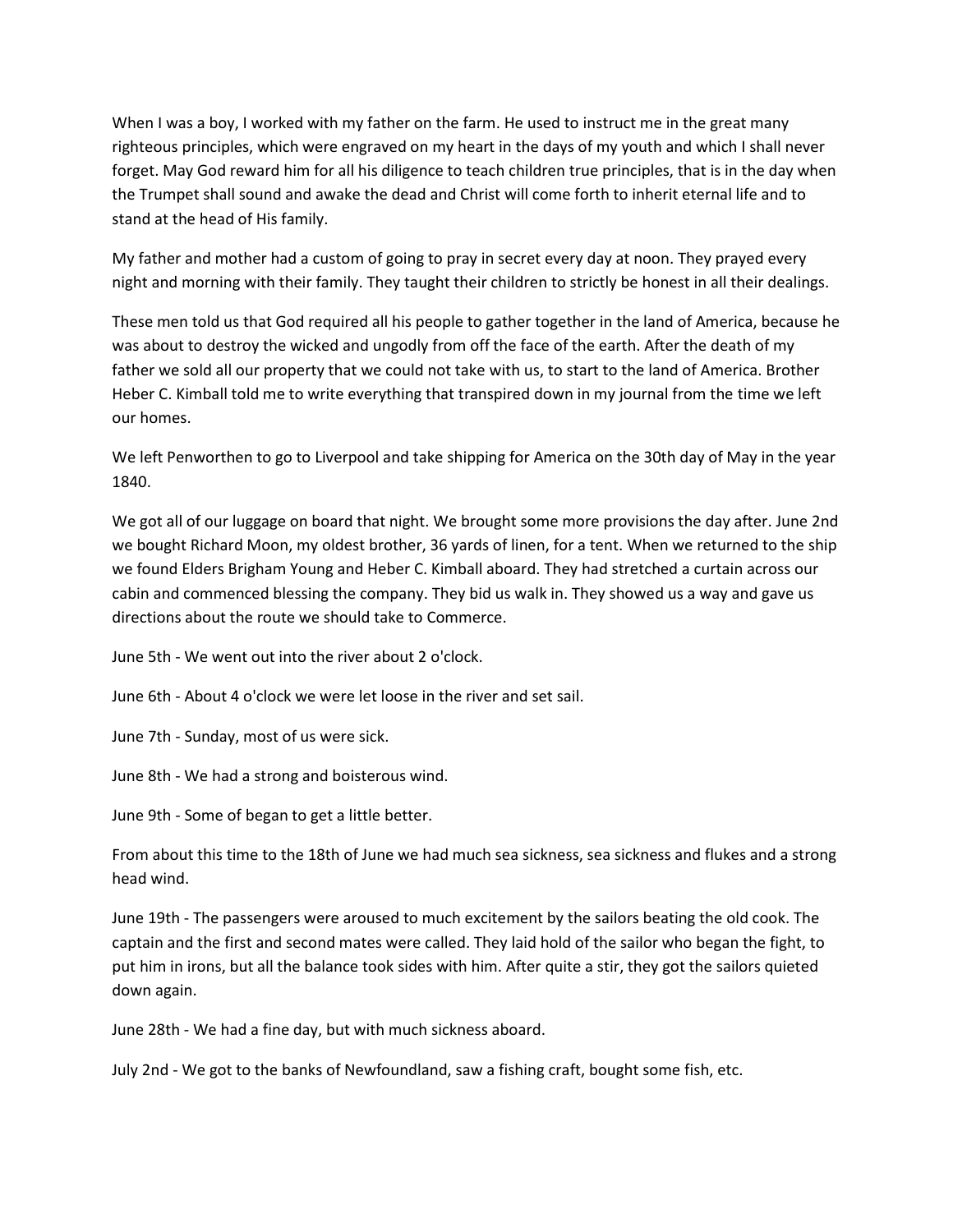July 17th - We cast anchor in sight of New York City. We stopped in the river two days, then come to the city, stayed in the city eight days. I could neither sleep, eat, speak nor drink anything. They carried me to Brother Addison Averred's room. William W. Rust gave me some medicine which opened my throat. Sister Averred nursed me with all the care of a mother till I could be moved again.

July 28th - We took steam boat for Philadelphia, sailed 2 hours and 15 minutes, then took railway 2 hours 22 minutes, then steam boat again. Reached Philadelphia at 3 o'clock.

July 29th - I left Philadelphia for Pittsburgh.

August 6th - Got to Pittsburgh about 10 o'clock at night.

August 7th - Rented a house in Piraston, Pittsburgh.

August 21st - Crossed the Allegheny River, rented a house in Allegheny City.

October 2nd - Thomas Moon died at 25 minutes past 10 o'clock at night of Bilious Fever.

October 9th - Moved out into the country about fifteen miles, rented a log house in Pine Township. The waters were so low we could not travel, so we went into the country to thresh grain till spring.

January 19th, 1841 - Henry Moon, my uncle died. Age 71 years.

April 3rd - Went to Pittsburgh, put our things on a boat by the name of William Penn.

April 4th - Started up the river, got to Wheeling at 6 o'clock.

April 7th - Touched at Cincinnati.

April 12th - Got to St. Louis.

April 16th - Got to Montrose, saw my Aunt Lydia and brother William Clayton. He helped us to move our luggage to a log cabin half a mile from the river.

April 20th - We got Uncle Thomas Moon's oxen and moved to a log cabin about three miles from the river, or rather from Montrose.

At the time of mobbing at Nauvoo, myself and two sisters and my brother, John, came over to Montrose. My youngest sister, Alice, had got married to a man by the name of James Pulley.

August 4th 1846 - I went over the river with Marie E. Mott to get married. We were married at William Mott's house by Elder Thomas Cottam. We lived for a while with my brother John and two sisters, and then I rented a log house of Grant Cuttervack.

October 21st 1847 - Hugh Moon Jr., son of Hugh and Maria Moon was born. There was a man by the name of Robert Wilson working near to where we lived in a Copper Shop. I went and engaged with him to learn me the copper trade in order to make a outfit to go to Salt Lake Valley, where a company of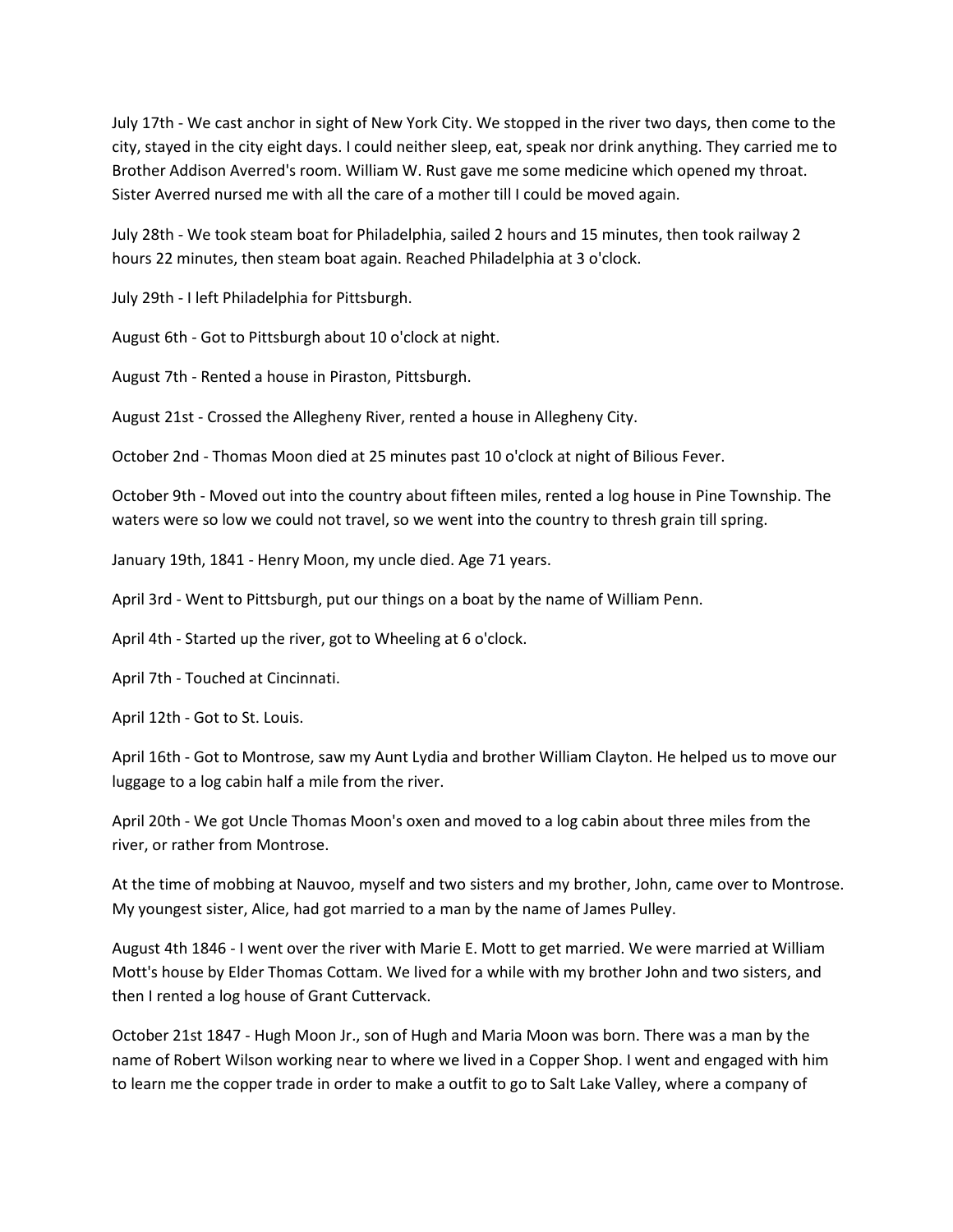pioneers had gone the year before. I made sufficient to buy tires, iron, etc. for a wagon, the timber of which I got out while at Nauvoo.

Hyrum Mott, uncle to my wife, paid for the black smithing, which was a great blessing to us, for we were poor in consequence of sickness. Maria, my wife, had a yoke of small steers and two cows, or rather a cow with a broken hip bone and a heifer. I made my wagon myself. We hitched up our little team and put our little duds in the wagon and in company with Moses Whitter, started for Salt Lake Valley on May 15th 1848.

June 1st - We got to Pisgah.

June 14th - We reached Council Bluffs.

July 2nd - We started for Salt Lake.

July 6th - Crossed Elkhorn. We overtook Amaseky Lyman's company under the command of Captain Fleak.

July 8th - We camped on the Platte River.

July 16th - We crossed the Upperfork.

July 28th - A pleasant day, hard drive. About 6 o'clock we drove up between the Platte River and a chain of Sant Hills, stopped a little while, then was turned back by Captain Fleak. We went 3/4 of a mile and camped.

July 30th - Touched at the Platte and had meeting, divided the company into three divisions, brother A. Lyman gave some good instruction etc.

August 7th - Met a party of Sioux Indians. They stopped the company, held a council, we gave a small donation then they let us go on.

August 19th - Crossed the Laramie Forks at the Fort.

August 29th - Came to Deer Creek. Stopped a week to recruit the stock.

September 28th - Crossed Green River.

October 11th - Came to Weber.

October 19th - Got to Salt Lake Valley.

Hugh Moon, Jr., son of Hugh and Maria Moon, died on the 7th of November 1848, being one year and seventeen days old. He died in consequence of the hardships of coming over the plains to Salt Lake.

When we got to Salt Lake, Brother Simon Baker invited us to come and camp in his field and help him with his crops. He was very kind to us and helped us all he could. He let us glean some buckwheat and gave us all the green corn we could eat.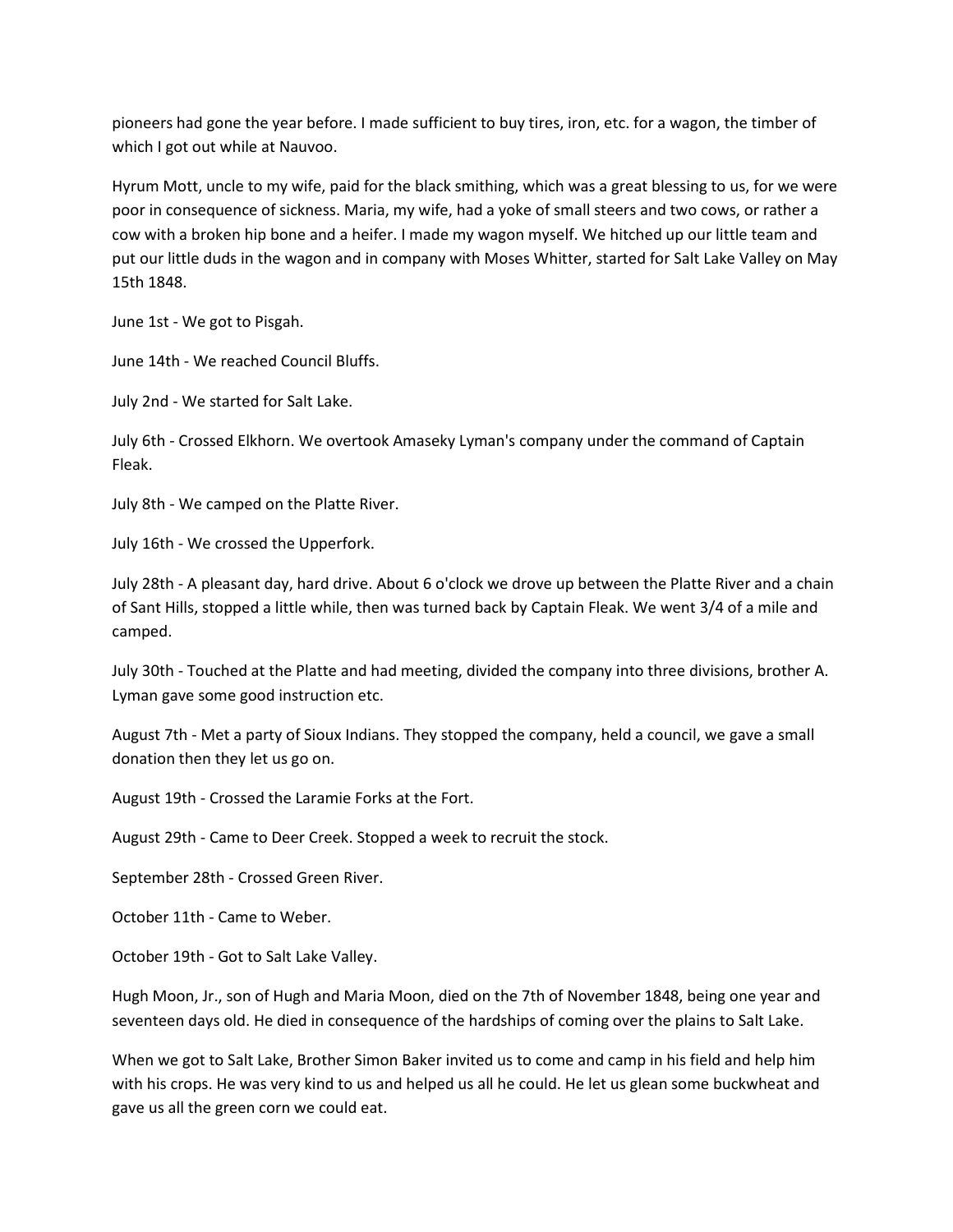December 11th - We moved to our appointed location in the First Ward of Great Salt Lake City, Lot No. 1, Block 17, where we had built a little cabin of 10 by 14, of poles and a dirt roof on it.

October 30th 1849 - At 10 o'clock in the morning, Dorothy Adealie Moon, daughter of Hugh and Maria Moon, was born in Salt Lake City.

July 12th 1850 - John Moon, my brother, died of cholera in traveling to Salt Lake City. He was 45 years of age.

Marie Emeline Moon, daughter of Hugh and Maria Moon, was born February 10th 1852, between 11 and 12 o'clock in the morning.

February 21st 1854 - Eveline Moon, daughter of Hugh and Maria Moon, was born, two minutes past 1 o'clock in the morning. Angeline Moon was born 20 minutes past 4 o'clock in the morning of the same day, twin girls.

A little while before the death of John Smith, uncle to Joseph Smith, I got the following blessing under his hands;

## November 27, 1853

In the name of Jesus Christ, I place my hands upon your head as a Patriarch and seal upon you all the blessings and glories of the Redeemers Kingdom. You are of the blood and lineage of Ephriam and a lawful heir to the Everlasting Priesthood, which shall be confirmed upon you, teaching you mysteries which have been kept hid from before the foundation of the world. Your family shall increase like Jacob, be mighty in the Priesthood and Saviors upon Mount Zion, and inherit all the blessings which the Lord hath in store for those who walk uprightly. You shall be a counselor in Zion, have wisdom that none shall be able to gain say, live to see the winding up scene of wickedness and inherit all the blessings and glories of the Redeemers Kingdom, with all your Father's House, even so -- Amen.

Also on November 27th 1853, a blessing by the hands of John Smith, Patriarch, upon the head of Maria, Daughter of Abel and Lydia Mott, born Upper Canada, July 22, 1823;

In the name of Jesus Christ, I place my hands upon your head and seal upon you a Patriarchal or Father's blessing, in as much as you have no father to bless you. You shall have fathers and mothers and friends in abundance, you shall be blessed with health in your habitation, you shall have power to heal the sick in your house and to cast out devils, or do any work of miracle that shall be for the health or happiness of your family, you shall have peace in your house, you shall prosper in all your concerns in life, you shall have wisdom to direct you in righteousness to conduct all your affairs rightly. You shall live to see the winding up scene of this generation and receive all the blessings and glories of the Redeemers Kingdom with all your Father's house, for you are of the blood of Ephriam and a rightful heir to that inheritance, Amen.

From what you have read, you are aware of the fact that I had not a living son to my name at the time I was blessed by Father Smith, but shortly after I got acquainted with two young girls by the name of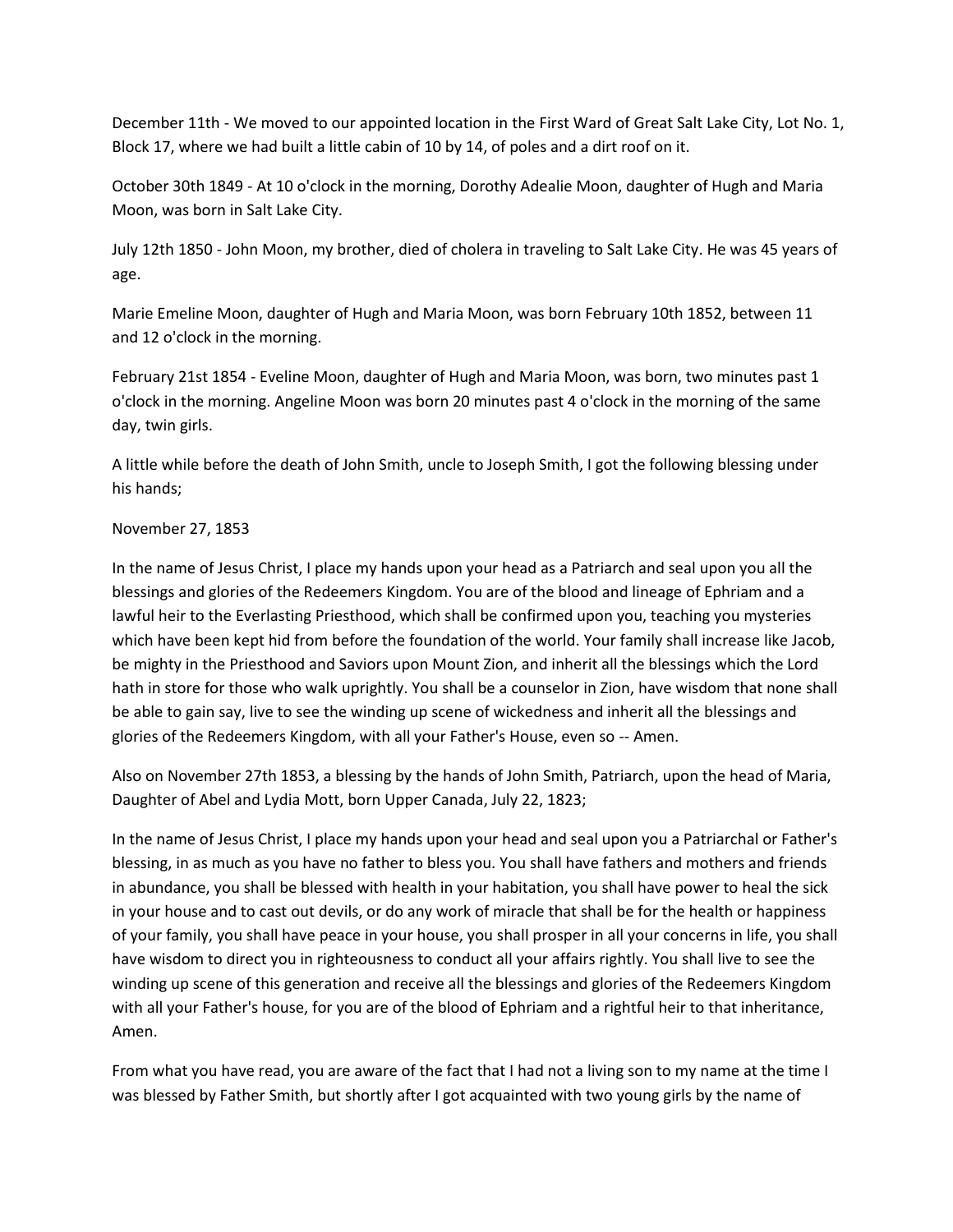ELIZEBETH KEMMISH AND JANNETT KICOL, which were both married to me June 11, 1854, by President Brigham Young.

Lydia, daughter of Hugh and Jannett Moon, was born 8 April, 1855 at 33 minutes passed 6 in the morning.

Alice Elizabeth, daughter of Hugh and Elizabeth Moon was born May 5, 1855 at 45 minutes past seven in the evening.

Hugh Allazender, son of Hugh and Marie Moon, was born January 25th, 1856 at 1 o'clock in the morning.

Maria Emeline, daughter of Hugh and Maria Moon, died August 27th 1855, of croup, at 8 o'clock at night.

Ephriam Thomas, son of Hugh and Jannett Moon was born August 2, 1856, at three o'clock in the evening.

Manassah, son of Hugh and Jannett Moon, was born September 10, 1857 at 15 minutes past 2 o'clock in the morning.

Sarah Helen, daughter of Hugh and Elizabeth Moon, was born March 18, 1858 at five o'clock in the morning.

Joseph Benjamin, son of Hugh and Jannett Moon was born November 14, 1958, at 1 o'clock in the morning.

Helorum, son of Hugh and Elizabeth Moon, was born December 2, 1859 at ten o'clock in the morning.

Jannetta, daughter of Hugh and Jannett Moon, was born May 7, 1860, at half past 5 o'clock in the morning.

Lehi, son of Hugh and Maria Moon, was born July 17, 1860, at 4 o'clock in the evening.

Heleman Joseph, son of Hugh and Elizabeth Moon, was born November 3, 1861, at twenty minutes to 8 o'clock in the evening.

About 14 years ago I began making strong drink . The strong drink which the people had brought with them to Salt Lake being all used up, they began to inquire who would make a little for medical purposes, so agreeable to the commandment which says "wherefore, a commandment I give unto you that you shall not process wine, neither strong drink of your enemies, wherefore you shall partake of none except that it is made new among you, Yea in this my Father's Kingdom, which shall be build upon the earth." I commenced making in a small way, having saved the refuse while making molasses, for the purpose. Myself, Peter L. McCue, Bishop of the First Ward where I lived, and John Blamford, went to ask President Young's consent to make the refuse into strong drink. He told me to go ahead and make some, but be careful not to sell it to the young men who wanted to sport with it, so I made up all my refuse and sold it. It gave good satisfaction to all who bought it and when done, they wanted me to make more from grain. So I procured a license from the city council and enlarged the factory and continued making.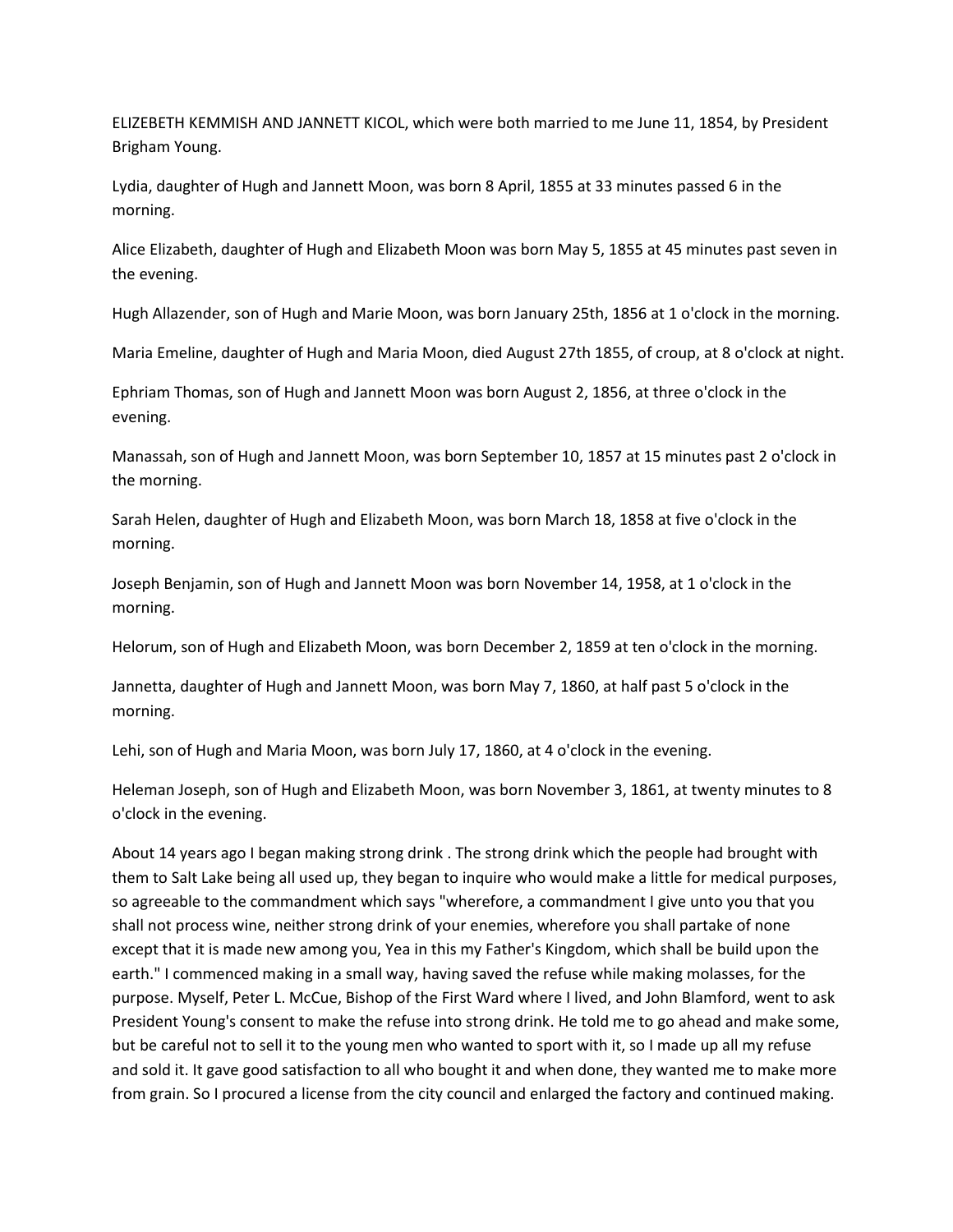The business did very well. I made property fast, bought me a farm 21 miles north of Salt Lake City (Farmington). I build hog pens and yards for cattle and made a good deal of pork and beef every year, feeding the refuse of grain from the still.

Several times the City stopped me from making, and others would begin, but the people were not satisfied with the article they made. Then I would get a license again. The city authorities kept raising on my license, till they charged me one hundred and twenty five dollars a month. For renewing, they charged me one dollar, and together amounting to one thousand five hundred and twenty four dollar a year.

note-After 1/3d of the US Army invaded the Territory in June 1858, to quell the secessionist movement, Camp Floyd was established, November 1858, in the book Camp Floyd and the Mormons, page 75, the officers noted the alcohol drinks included, "....Moon's Best and Pure Dew From the Moon..." the cost for the whiskey available was \$12 a gallon.

The amount of liquor I made would average about twenty two and half gallons a day. I found out that the authorities wanted me to quit the business, so I went in partnership with a man by the name of McMasters, a rope and twine manufacture. We intended to manufacture all kinds of rope, from the cable to the shoemakers thread, also cloth from grain sacks to fine linen. To start a bone mill and grind up all the old bones in the country for manure, and drive one or two can mills during the time of making can molasses, for which purpose I put up a water wheel, thirty feet high, built a large vat to rot the hemp and flax in the stream. Built a shade long enough for common rope making, dug a cellar and built a foundation for a two story house.

## To the Cotton Mission-

When we were busily engaged making molasses, Brother Thomas Bullock came and showed me a written notice of my appointment to go three hundred and fifty miles South for the purpose of raising cotton and tobacco with my family and locate there to live. I had laid out a great many thousands dollars in my new establishment, which I left in the care of Bishop Henry Moon, my brother-in-law and Joseph Porath, my clerk, to do whatever they thought best with it after I was gone south. They helped me to get ready all they possibly could, it getting late in the fall, buying oxen and wagons for the journey, grinding wheat and sacking flour.

We were ordered to take one year's breadstuff with us. The women were busy making sacks, wagon covers and packing up for the journey, two of my wives were near their confinement. Elizabeth had a boy four days before we started and was carried to her wagon when we were ready to start.

The neighbors, several of them stopped work to help us get ready, especially Bishop Henry Moon. Many feelings sorry to lose a useful neighbor. As there were many little items in our traveling south which are not of general interest, I will put it down in a chapter by itself.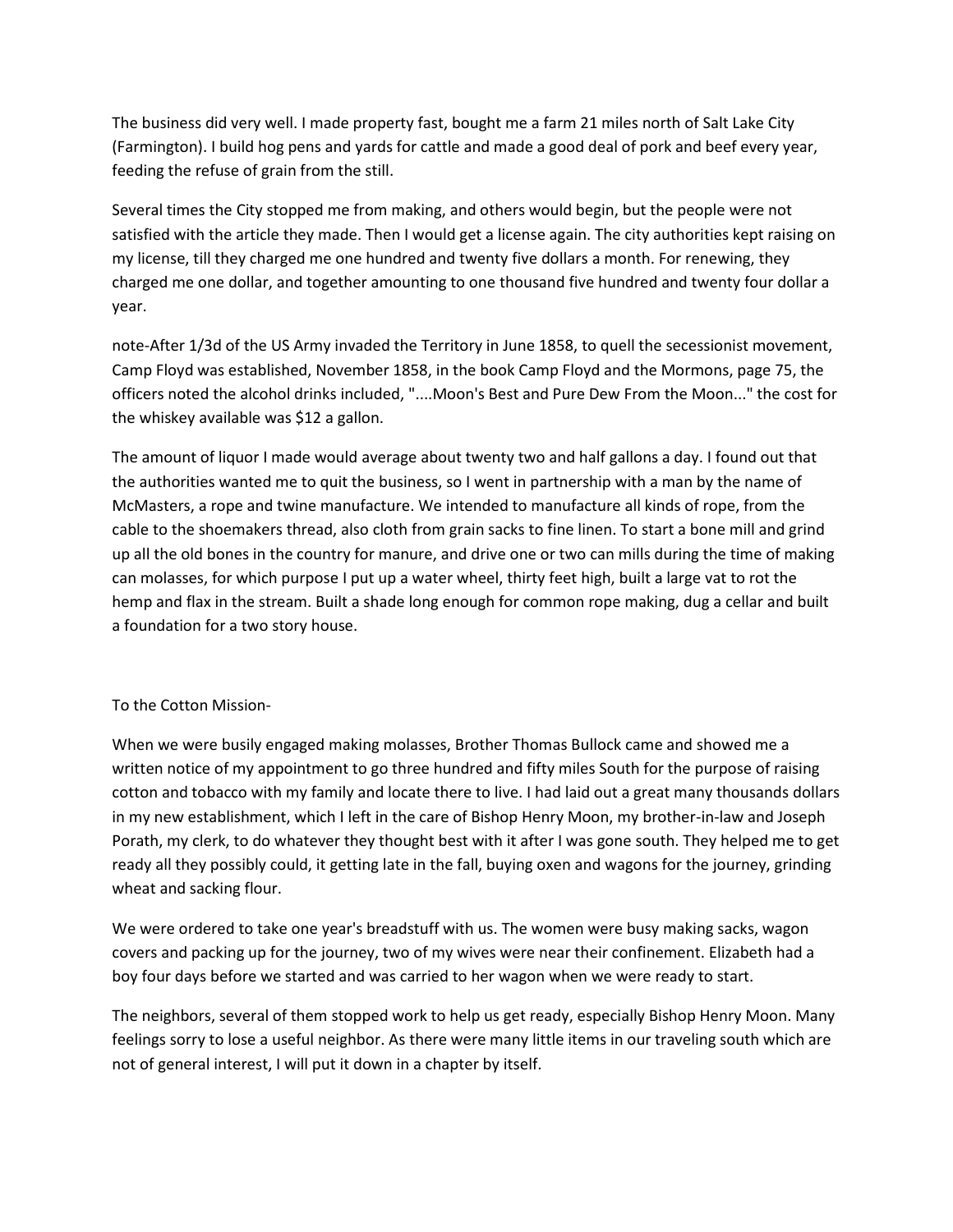November 7, 1861 - I left Salt Lake City to go scout to raise cotton and tobacco, with five wagons, twelve yoke of oxen, four cows, one pony and two horses. Tow of my wives, Elizabeth and Jannett, ten children, a hired girl by the name of Ester Barnes, five men as teamsters, Samuel I. Burgess, John Mudd, Richard Hawkins, John Pilling and William M. Mellon.

Camped at Cottonwood at Thomas Bullock's farm.

November 8th - Camped at Dry Creek, Joseph Booth and William Hobbs met us with a load of hay from American Fork, which was a great help to the stock, feed being all ate up so late in the fall.

November 9th - Camped at Provo River. Joseph Booth and Hobbs came again with hay.

November 10th - Camped at Spanish Fork bridge.

November 13th - Drove to Chicken Creek that day - rather windy, dusty and cool, roads pretty good.

November 14th - Camped at the Sevier River at the bridge. The river is about 80 or 90 feet wide and the water is rather muddy but good, the bridge is a poor thing. I suppose the man that put it up made money at it. We pitched the camp tent and sat the stove up. Elizabeth came out of her wagon for the first since she was carried into it at Salt Lake.

November 15th - We camped at Round Valley, when we got the tent pitched and all in it there came a storm. It hailed and the wind blew tremendously. We expected the tent to blow away. The rain beating through it in every direction. We finally got the women and children into the wagons, they gave three cheers for Zion, then three for cotton country.

November 16th - We left Round Valley at 10 o'clock. Camped at Cedar Springs. The day very cold for the little children.

November 17, 1861 - Sunday, Levi, Son of Hugh and Jannett Moon was born at 10 minutes past 9 o'clock at Buttermilk Fort on the road to the cotton country.

November 19th - Left Fillmore. It snowed a little but cleared off and was a fine day. We camped at Corn Creek.

November 20th - We left Corn creek. One wagon mired down, got out, drove to Dog Valley. It blew up cold, covered the ground with snow, very cold night.

November 21st - Left Dog Valley, rolled off in fine style but soon came to a very hard hill, double trees and the chain of the big wagon broke, letting the wagon and tongue and cattle go down hill. It soon locked but did no damage. We drove to Pine Creek but there happened to be no creek there, so we took it without water again. It was the coldest day we had had. The snow came 3 or 4 inches deep. All the children crying with the cold. We dug up the sage brush, shoveled away the snow. Pitched the tent, made a good fire, got the children in and the crying ceased.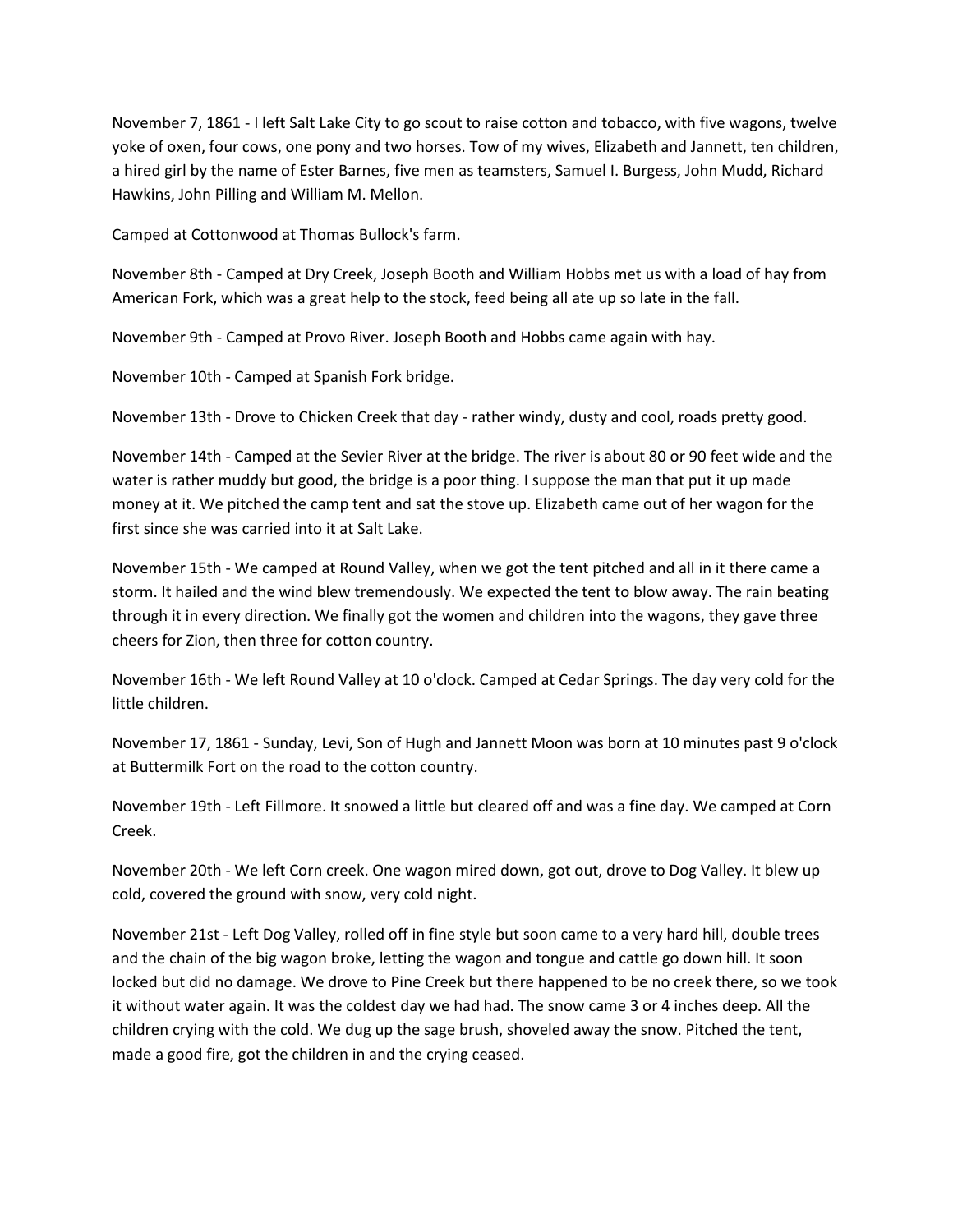November 22nd - Cold and clear, we got up the cattle and horses and rolled on. The roads very sloppy and rough. We doubled teams three times. Traveled through a canyon, on the tops of the hills, a strange road to Wild Oat Canyon.

November 23rd - Left Indian Creek. Camped at Beaver. We found it a good settlement. The people felt good towards the missionaries traveling to the cotton settlement. They found the missionaries would let them have their school house free.

November 24th - Left Beaver, had about 8 miles up hill in the Beaver hills. Had a fine day. When we got to the top, we tumbled down rapidly, traveled about three miles and camped for the night. We saw scrub pines from four to eight feet high, which I suppose is three or four hundred years old.

November 25th - We traveled fourteen miles, came to some springs, watered the stock, drove on. Camped without water tonight. There is a fine valley, all long and narrow, has a fine soul but no water for farming purposes, the road today very good. The weather getting warmer every day.

November 26th - Traveled uphill, passed through Paragoney or Red Creed, roads pretty good, drove through Parawan, camped at the west gate.

November 27th - Traveled mostly uphill, found some sandy road going to Cedar, drove through Cedar and camped. I went and looked at the iron works, they have a doleful and forsaken appearance. Thousands of dollars must have been spent here to no avail.

November 28th - I got a ham, some corn, etc., of Bishop Lunt. Traveled over pretty good roads, mountains on the left, hills on the right, till we dropped into a narrow valley, traveled a while. We saw an opening to the south, which looked different to any we have seen before on this road. The mountains begin to slope down rapidly. We met a cool wind from this opening. We camped at a spring on the left, which had the best feed we had seen on the road.

November 29th - We started at 15 minutes past 10 o'clock, found good roads passed Fort Harmony, Hugh Moon, seemed to portray the pioneers using the Hamblin-Judd road, close to Ash Creek. After passing the first Fort Harmony, the Moon company camped on Ash Creek. On November 30, the group crossed the creek "and struck the black Ridge which is about 3 mile of very rough road, nothing but rocks. We crossed Ash Creek 5 times, crossed the south fork and Ash Creek and camped." The next day, he noted, Here is a road made on a back of a ridge of black rocks, a large mountain of yellow rock on the east. . . . At the bottom of the hill the road forks, the left hand goes to Stokerville [Toquerville]. We took the right to go to Washington. #supposition on my part, he asked where the left road went? Answer: It'S Tocqueville, thus, Stokerville....

Moon then turned to overstatement: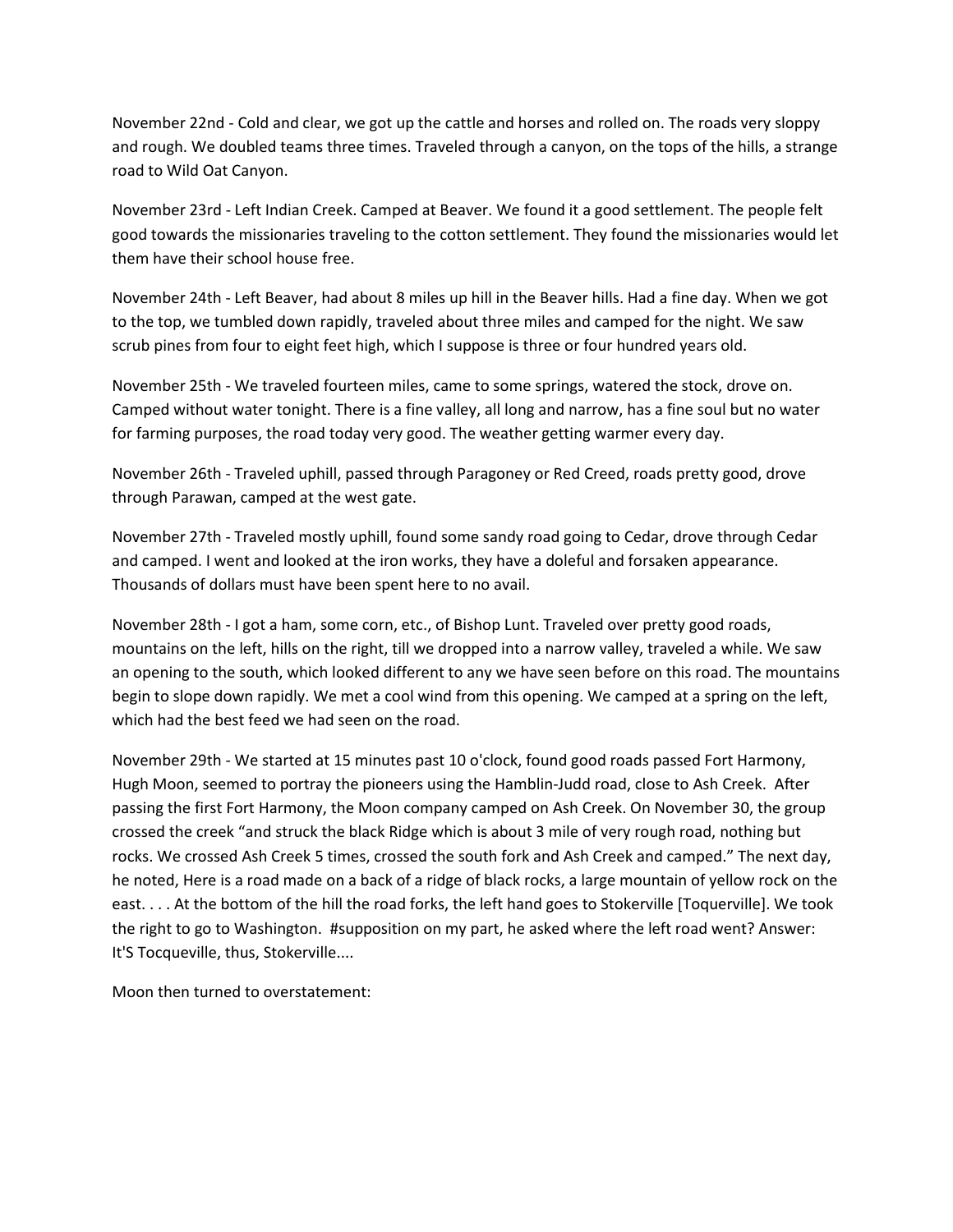The brethren told us we should soon come to Jacob's Twist and Johnson's Twist, but I thought we had come to the Devil's Twist. It was down into a sandy canyon and remarkably crooked, small rocks about the size of a load of hay.

After the twist, they faced two miles of sand, which sometimes reached ten inches in depth, and then came to Grapevine Springs. Marveling at the local sights—cacti and yuccas, "black nasty rocks that looked as if the Lord had made them for nothing but to bluff off our enemies and spoil the land," and mountains of sandstone—they continued on and camped at the first Cottonwood Creek.

As Moon's account demonstrates, the pioneers sometimes personalized their descriptions of the Black Ridge country, viewing it as a conscious, malignant stretch of land.

we drove over a small hill, then down hill in earnest. Camped on Ash Creek. The brethren told us we should soon come to Jacob's twist, and Johnson's twist, but I thought we had come to the devil's twist. It was down into a sandy canyon and remarkably crooked, small rocks about the size of a load of hay. We took the big wagon down first, when I returned from helping them through the boys asked me how the twist went. I told them in the following rhyme:

Sands and rock and solid stones.

Sage and cedar, the Devil's groans,

Crack and whip went Dick and Tom,

All to make the wagon come.

About two miles of heavy sand then run down into another valley called Grape Vine Springs.

December 2nd - Traveled to Cottonwood. Saw Brother B. F. Blake. He told us he had been called to Washington, Utah. He said it looked to be a poor place. He saw three children sick with chills and fever. Several of the brethren passed us going to St. George from Grafton. They say there is no land up there of any amount. This place is called Harrisburg. There are two small huts poorly put up and about an acre of garden fenced.

December 4th - Started to see St. George and Washington City. (or the place where St. George is to be built). We lived in St. George five years, we as a family suffered much. All for the gospel sake. We almost starved to death. #lot number 22 100North 300 West NE corner.

Bishop H. Moon came to St. George on June 6, 1866. We left St. George June 11, 1966. We got to Salt Lake City, June 23rd. We sold out all our improvements but left our cattle in care of Sam Burgess. We never got a thing for them.

July 2, 1866 at 15 minutes t 9 o'clock in the morning a son was born to Hugh and Jannett Moon, named William Moon.